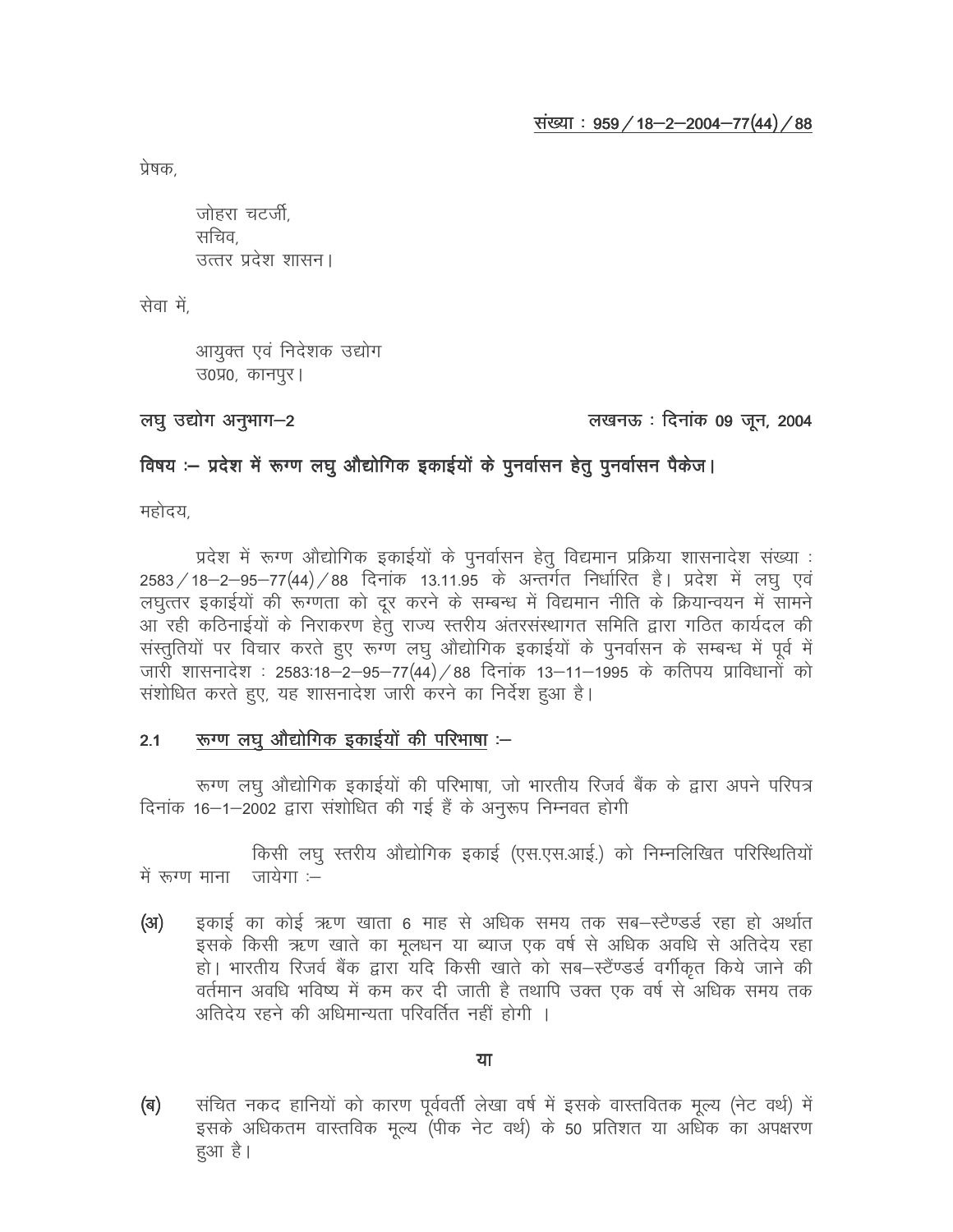इकाई कम से कम दो वर्षों तक व्यवसायिक उत्पादन में रही है। यदि भविष्य में भारतीय (स) रिजर्व बैंक द्वारा रूग्ण लघु इकाई की परिभाषा में परिवर्तन किया जाता है तो उपरोक्त उल्लिखित परिभाषा स्वतः ही तदनुसार परिवर्तित मानी जायेगी।

#### इकाईयों के रूग्ण घोषित करने / पुनर्वासन करने की प्रक्रिया :- $2.2$

जो लघु औद्योगिक इकाई अपने को रूग्ण घोषित करना चाहती है उसे अपना आवेदन–पत्र निर्धारित रूप–पत्र पर महा प्रबन्धक, जिला उद्योग केन्द्र को प्रस्तुत करना होगा। इकाई को आवेदन—पत्र के साथ—साथ विगत तीन वर्षों की चाटर्ड एकाउन्टेन्ट द्वारा आडिट की हुई बैलेन्सशीट की प्रतियाँ भी प्रस्तुत करनी होगी। यदि इकाई की कुल अचल सम्पत्तियों की मूल लागत रु. 5.00 लाख तक है तो इकाई के प्रमोटर द्वारा स्वतः प्रमाणित बैलेन्सशीट प्रस्तुत की जायेगी यदि इकाई की कुल अचल सम्पत्तियों की मुल लागत रु0 5.00 लाख से अधिक है तो इकाई को चाटर्ड एकाउन्टेन्ट द्वारा सम्प्रेक्षित (आडिटेड) बैलेन्सशीट प्रस्तुत करनी होगी। आवेदन–पत्र एवं सम्प्रेक्षित बैलेन्सशीट की एक प्रति इकाइ के द्वारा अनिवार्य रूप से उ0प्र0 वित्तीय निगम के सम्बन्धित क्षेत्रीय कार्यालय ⁄ बैंक को भी उपलब्ध करायी जायेगी। इस सूचना के आधार पर उ.प्र. वित्तीय निगम / पिकप / बैंक) जॉच पडताल करके 15 दिन के भीतर अपनी विस्तृत राय परिक्षेत्रीय अपर ⁄ संयुक्त निदेशक उद्योग के माध्यम से मण्डल स्तरीय पुनर्वासन समिति के समक्ष प्रस्तुत कर देंगे ।

इकाई से आवेदन–पत्र प्राप्त होने पर महा प्रबन्धक, जिला उद्योग केन्द्र द्वारा भारतीय रिजर्व बैंक द्वारा स्पीकृत की गयी परिभाषा के आधार पर रूग्ण एवं रूग्णोन्मूख लघू औद्योगिक इकाईयों का परीक्षण किया जाएगा। महाप्रबन्धक, जिला उद्योग केन्द्र यह सुनिश्चित करेंगे कि 15 दिन के भीतर जाँच पडताल करके इकाई के पुनर्वासन आवेदन को विचार योग्य मानने या न मानने की संस्तुति परिक्षेत्रीय अपर/संयुक्त निदेशक के माध्यम से मण्डल स्तरीय पुनर्वासन समिति के समक्ष प्रस्तुत कर दी जाये। उद्योग निदेशक के स्तर पर भी आवेदन पत्रों की प्राप्ति के समयबद्ध निस्तारण की मासिक समीक्षा की जायेगी।

ऐसी इकाईयाँ जो जानबूझ कर किये गये कुप्रबन्धन, जानबूझ कर किये गये डिफाल्ट, अनाधिकृत रूप से धन के आहरण/साझेदारों प्रवर्तकों इत्यादि के कारण रूग्ण होती है, उनके पुनर्वासन पर विचार नहीं किया जायेगा तथा इनके सम्बन्ध में बैंक ⁄ संस्था द्वारा वसूली की कार्यवाही की जायेगी। जानबूझ कर किये गये डिफाल्टर की परिभाषा जो भारतीय रिजर्व बैंक के परिपत्र संख्या : डी0बी0ओ0डी0 नं0 बी0सी0डी0एल0(डब्लू) 12 / 2–016002(1)98–99, दिनॉक 20. 02.99 में दी गयी है, में वृहत रूप से निम्नलिखित सम्मिलित होगा। यदि भविष्य में भारतीय रिजर्व बैंक द्वारा रूग्ण लघु इकाई की परिभाषा में परिवर्तन किया जाता है, तो उपरोक्त उल्लिखित परिभाषा स्वतः ही तदनुसार परिवर्तित मानी जायेगी।

पर्याप्त नकद आय तथा अच्छी नेटवर्थ के होते हुए भी बकाया धनराशि जानबूझ कर  $(3)$ न किया जाना। भूगतान

- बकायेदार इकाई को नुकसान पहुंचाते हुए धन का निकाला जाना। (ब)
- या तो वित्त पोषित सम्पत्तियाँ क्रय नहीं की गयी हो अथवा विक्रय कर दी गई हो एवं (円) विक्रय धनराशि का दुरूपयोग कर लिया गया हो।
- भ्रामक ⁄ झठे अभिलेख बनाना। (द)
- सम्पत्तियों का बैंक की सूचना के बिना बेचना / हटना। (य)
- ऋणी द्वारा धोखेपूर्ण कार्य किया जाना। (ব)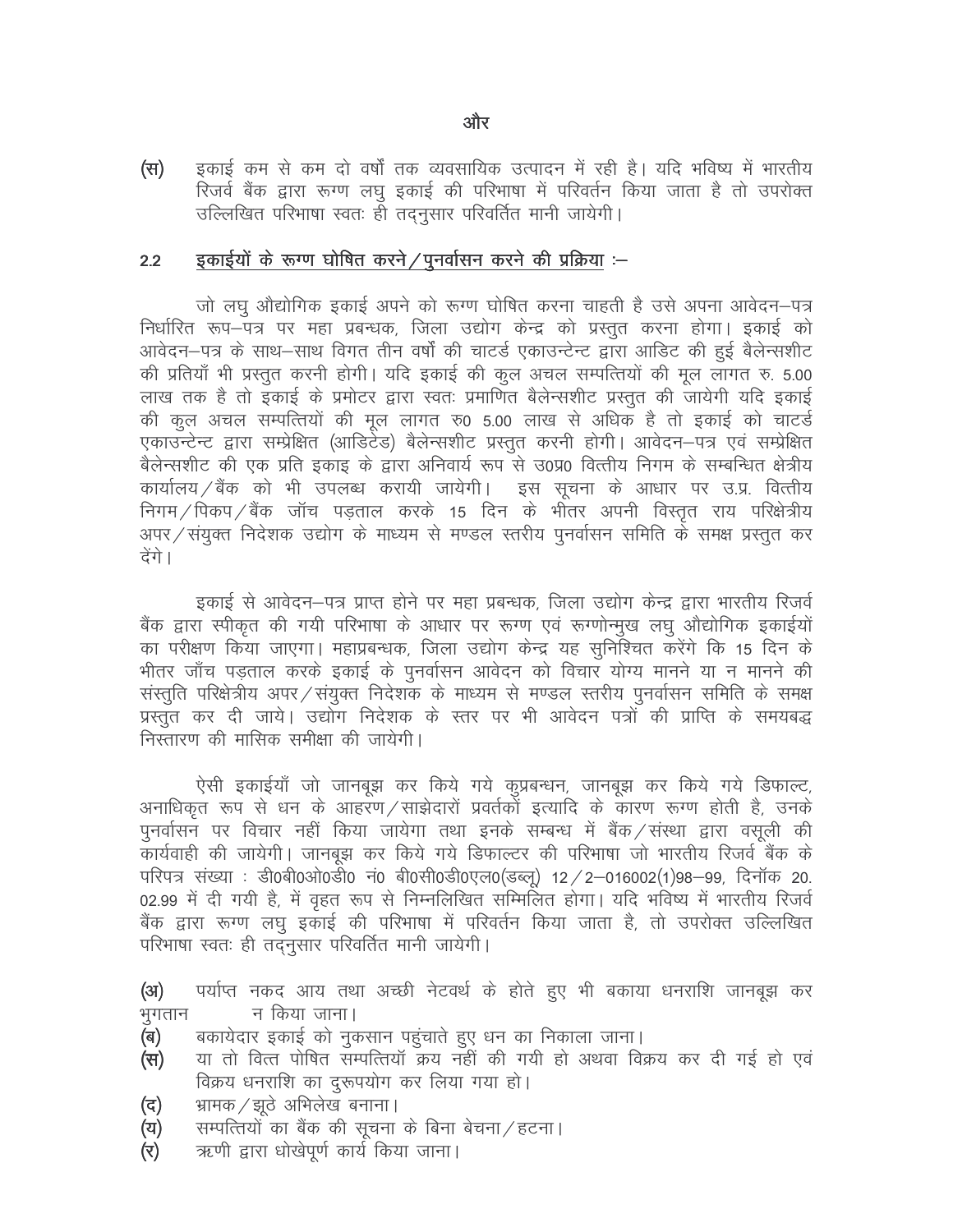#### मण्डल स्तरीय पुनर्वासन समिति :–  $3<sub>1</sub>$

रूग्ण इकाईयों के पुनर्वासन हेतू मण्डल स्तरीय उद्योग बन्धू ही पुनर्वासन समिति कहलायेगी | समिति आवश्यकतानुसार अन्य विभागों / संस्थाओं के अधिकारियों को भी बैठक में आमंत्रित कर सकेगी, इसके लिए अलग से शासन की स्वीकृति की आवश्यकता नहीं है। मण्डलीय समितियाँ बैंकों / वित्तीय संस्थाओं द्वारा बनाये गये पुनर्वासन पैकेज पर विचार करके सरकार द्वारा दी जाने वाली सुविधाओं के सम्बन्ध में निर्णय लेगी।

#### मण्डल स्तरीय पुनर्वासन समिति का कार्य :– 4.

महा प्रबन्धक, जिला उद्योग केन्द्र तथा परिक्षेत्रीय अपर / संयुक्त निदेशक, उद्योग (क) द्वारा संस्तुत इकाई को रूग्ण घोषित करना एवं इसके पुनर्वासन की सम्भावना का परीक्षण करने हेतू वित्तीय संस्था का निर्धारण कराना।

पुनर्वासन के लिए योग्य इकाईयों के पुनर्वासन पैकेज को निर्धारित अवधि में तैयार (ख)

कराना।

शासन द्वारा रूग्ण इकाईयों हेतू निर्धारित ऐसी सुविधाओं को प्रदान करना जिनके  $(\pi)$ भविष्य में अधिकार इस समिति को प्रतिनिधानित किये गये हैं।

पुनर्वासन पैकेज को स्वीकार कर क्रियान्वित कराना। (ध)

रूग्णता के लक्षण प्रदर्शित कर रही ऐसी इकाईयों की रोकथाम करना जिसके (ভ) प्रकरण समिति के संज्ञान में आये। आर0बी0आई0 के निर्देशानुसार बैंकों द्वारा रिपोर्ट की नियमित समीक्षा भी की जाए। इस सम्बन्ध में तैयार की लाने वाली अन्य कोई मद जो योजना के उददेश्य की पूर्ति करने हेतु आवश्यक समझी जाये। (च)

#### मण्डलीय पुनर्वासन समिति द्वारा अपनाई जाने वाली प्रक्रिया :– 5.

समिति अपनी मासिक बैठक में मण्डल के विभिन्न जनपदों के जिला उद्योग केन्द्रों  $5.1$ के महा प्रबन्धकों तथा परिक्षेत्रीय अपर / संयुक्त निदेशक उद्योग के द्वारा इकाई को रूग्ण घोषित करने हेतु की गई संस्तुतियों का परीक्षण करेगी एवं रूग्ण घोषित किये जाने योग्य इकाई को रूग्ण घोषिण करेगी। जिसके आधार पर एक सप्ताह के अन्दर परिक्षेत्रीय अपर / संयुक्त निदेशक, उद्योग द्वारा रूग्णता प्रमाण-पत्र जारी किया जायेगा परन्तु रूग्ण घोषित इकाई को देय सुविधायें मण्डल स्तरीय समिति द्वारा रूग्ण घोषित कर दिये जाने के दिनांक से लागू होगी। समिति के द्वारा रूग्ण घोषित की गयी इकाई के पुनर्वासन की सम्भावना का परीक्षण करने हेतु किसी एक वित्तीय संस्था /बैंक को (**आपरेटिंग एजेन्सी**) नामित किया जायेगा ऐसी वित्तीय संस्था / बैंक को ही आपरेटिंग एजेन्सी नामित किया जायेगा जो रूग्ण घोषित की गई इकाई का प्राइमरी लेन्डर हो। संबंधित वित्तीय संस्था /बैंक आपरेटिंग एजेन्सी निर्धारित किये जाने के तीन माह के भीतर परीक्षणोपरान्त या तो कारण सहित यह इंगित करेगी कि रूग्ण इकाई का पुनर्वासन सम्भव नहीं है अथवा पुनर्वासन सम्भव है तो इसी तीन माह की अवधि के भीतर पुनर्वासन पैकेज बनाते हुए इस समिति के समक्ष आगामी बैठक में विचारार्थ प्रस्तुत करेगी। आपरेटिंग एजेन्सी द्वारा पुनर्वासन की सम्भावनाओं का परीक्षण एवं पैकेज बनाये जाने की कार्यवाही का अनुश्रवण मण्डल में नियुक्त अपर / संयुक्त निदेशक उद्योग सुनिश्चित करेंगे ।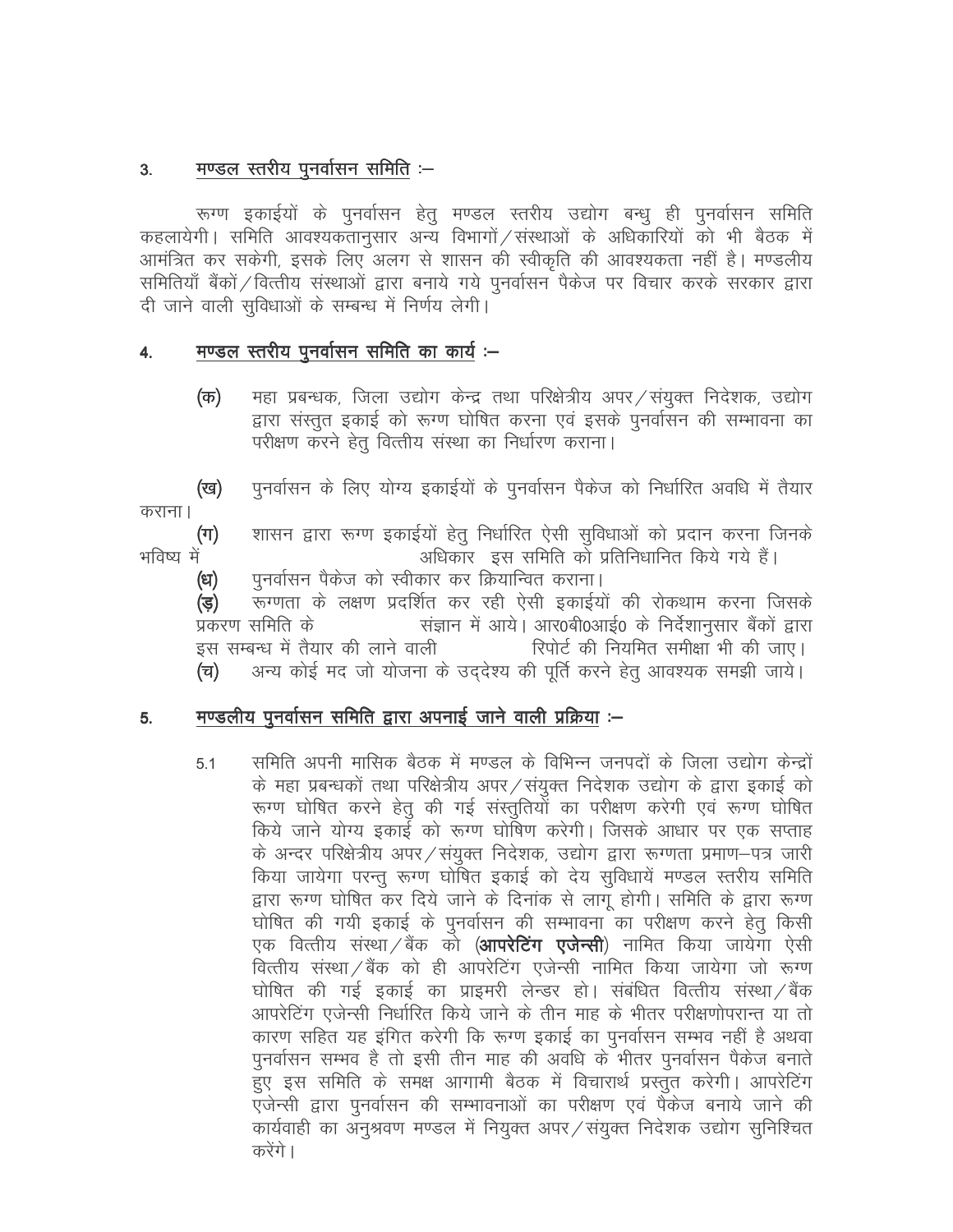- जिन संस्थाओं / बैंकों द्वारा पुनर्वासन पैकेज तैयार करने अथवा अपेक्षित सुविधाओं  $5.2$ के बारे में अपनी सहमति देने के बारे में अनावश्यक विलम्ब किया जाता है तो उस दशा में मण्डल स्तरीय पुनर्वासन समिति ऐसे मामले उद्योग निदेशक के माध्यम से राज्य स्तरीय अंतरसंस्थागत समिति की उप समिति को संदर्भित करेगी।
- यदि मण्डल स्तरीय पुनर्वासन समिति के द्वारा किसी इकाई को पुनर्वासन 5.3 योग्य / रूग्ण घोषित करने से मना कर दिया जाता है तो ऐसी इकाई भारतीय रिजर्व बैंक द्रारा गठित राज्य स्तरीय अंतरसंस्थागत समिति की उप समिति के समक्ष निदेशक उद्योग के माध्यम से एक माह के अन्दर अपील कर सकती है।

#### राज्य स्तरीय अंतरसंस्थागत समिति की उप समिति :-6.

पूर्व शासनादेशें के अन्तर्गत गठित राज्य स्तरीय स्टैंडिंग कमेटी के कार्य का अधिकार सचिव, लघु उद्योग की अध्यक्षता में गठित राज्य स्तरीय अंतरसंस्थागत समिति की उप समिति को प्रदान किया जाता है। इस समिति में संयोजक बैंक द्वारा विचाराधीन पैकेज की आवश्यकतानुसार ऊर्जा, कर एवं निबन्धन, आवास एवं श्रम विभाग के अधिकारियों को आमंत्रित किया जायेगा।

आवश्यकतानसार अन्य विभाग / संस्थाओं तथा बैंकों के प्रतिनिधियों को भी कमेटी की बैठक में बुलाया जा सकता है। उक्त प्रस्तावित राज्य स्तरीय अंतरसंस्थागत समिति की उप समिति मण्डल स्तरीय पुनर्वासन समिति के कार्य—कलापों का प्रत्येक माह पूर्व निर्धारित दिवस पर अनुश्रवण करेगी तथा साथ ही साथ मण्डल स्तरीय समितियों द्वारा शासन को संदर्भित मामलों में निर्णय करेगी। इसके अलावा जो सुविधायें राज्य स्तर पर इकाईयों को उपलब्ध कराई जानी है, पर भी निर्णय लेगी।

#### पूनर्वासन योग्य रूग्ण लघु औद्योगिक इकाईयों को सुविधायें :- $\overline{7}$ .

- यदि किसी रूग्ण लघु औद्योगिक इकाई को पुनर्वासन योग्य मानते हुए पुनर्वासन (क) पैकेज बनाने की प्रक्रिया प्रारम्भ कर दी जाती है तो रूग्ण घोषित किये जाने की तिथि से 3 माह तक पुनर्वासन पैकेज बनाने की अवधि अथवा 3 महीने जो भी कम हो, के दौरान किसी भी विभाग के द्वारा उस इकाई के विरूद्ध कोई उत्पीडन की कार्यवाही नहीं की जायेगी। यदि एक महीने के भीतर पुनर्वासन पैकेज तैयार नहीं हो जाता है, तो आपरेंटिंग एजेन्सी/प्राइमरी लेण्डर के इकाई पर बकाये की वसूली पुनर्वासन पैकेज के तैयार होने तक स्थगित रहेगी तथा विलम्ब का कारण प्रत्येक माह मण्डल स्तरीय पुनर्वासन समिति के समक्ष प्रस्तुत किया जायेगा। उद्योग निदेशक के स्तर पर भी ऐसे मामलों की नियमित समीक्षा कर शासन को अवगत किया जायेगा।
- विभिन्न विभागों द्वारा दी जाने वाली सुविधायें :-(ख)
	- संस्थागत वित्त विभाग  $1<sup>1</sup>$
	- बिक्री कर की वर्तमान व भावी देयों के सम्बन्ध में रु0 10.00 लाख की  $1.1$ सीमा तक 5 वर्षों के लिए आस्थगन (इसकी वसूली उक्त अवधि की समाप्ति पर अगले 5 वर्षों में वार्षिक किश्तों में की जायेगी) के सम्बन्ध में निर्णय मण्डल स्तरीय पुनर्वासन समिति द्वारा लिया जायेगा। समिति तदनुसार संस्तुति राज्य सरकार के लघु उद्योग विभाग को आवश्यक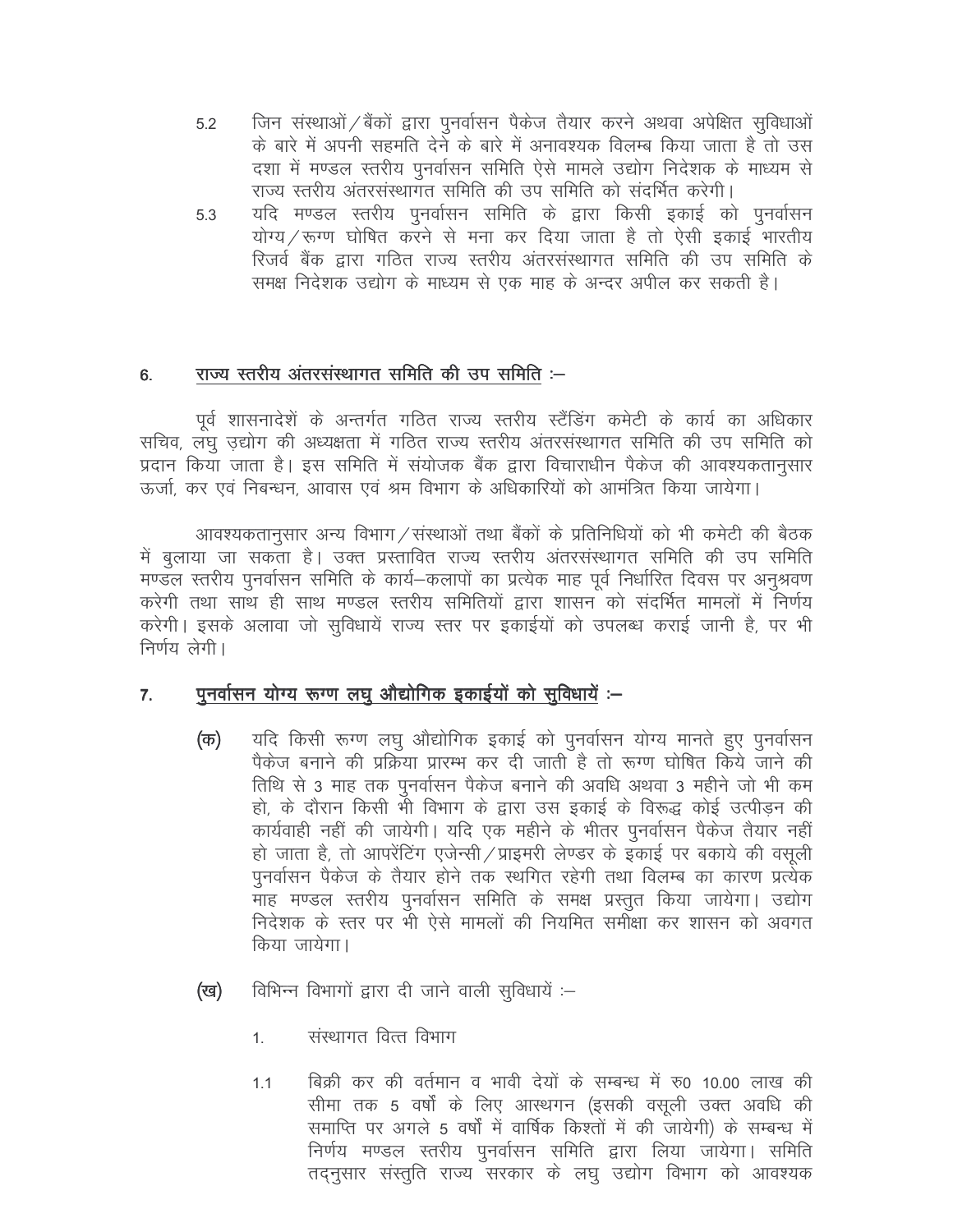कार्यवाही हेतू भेजेगी तथा शासन स्तर से औपचारिक आदेश निर्गत किये जायेंगे ।

- रू0 10.00 लाख के ऊपर रू0 1.00 करोड की सीमा तक व्यापार कर के  $1.2$ वर्तमान भावी देयों के सम्बन्ध में आस्थगन की सुविधा 5 वर्ष के लिए (इसकी वसली उक्त अवधि की समाप्ति पर अगले 5 वर्षों में वार्षिक किश्तों में की जायेगी) दिये जाने का अधिकार राज्य स्तरीय अंतरसंस्थागत समिति की उप समिति को होगा। राज्य स्तरीय अंतरसंस्थागत समिति की उपसमिति की संस्तुति पर राज्य सरकार के लघु उद्योग विभाग द्वारा औपचारिक आदेश संस्थागत वित्त विभाग की सहमति से जारी किये जायेंगे ।
- व्यापार–कर अधिनियम की धारा–4ए2वी के प्राविधानों के अन्तर्गत  $1.3$ उत्तराधिकारी नवीन औद्योगिक इकाई को उसी अवधि हेतु व्यापार–कर की छूट की सुविधा अनुमन्य होगी जिस अवधि हेतू पूर्वाधिकारी रूग्ण औद्योगिक इकाई को उपलब्ध होती, यदि सम्बन्धित रूग्ण औद्योगिक इकाई बन्द न हुई हो। यह निर्णय अब मण्डल स्तरीय समिति द्वारा लिया जायेगा।

#### ऊर्जा विभाग $:=$  $2.$

- रूग्ण इकाईयों को विद्युत कटौती से मुक्त रखा जायेगा, किन्तु यह सुविधा तभी  $2.1$ अनुमन्य होगी जब संबंधित फीडर स्वतंत्र हो व उक्त सुविधा का प्राविधान पनर्वासन पैकेज में किया गया हो।
- (क) रूग्ण इकाईयों के पुनर्वासन हेतु विभिन्न संस्थाओं द्वारा जो पुनर्वासन पैकेज  $2.2$ तैयार किये जायेंगें उसी आधार पर इकाई से यदि इकाई कार्यरत है तो रूग्ण घोषित होने की तिथि से रूग्णता की अवधि अथवा वित्तीय संस्था द्वारा की गयी संस्तुति जो भी कम होगी, के अनुरूप मिनिमम कन्जम्पशन गारंटी के प्राविधान को शिथिल करते हुए स्वीकृत भार चार्ज तथा विद्युत यूनिट के वास्तविक उपभोग के आधार पर बिल निर्गत किये जायेंगे। पुनर्वासन पैकेज निर्धारित होने पर मिनिमम कन्जम्पशन गारंटी से मुक्त करने के सम्बन्ध में जो निर्णय लिया जाये उसके अनुसार वसूली हेतु किश्तें निर्धारित की जायेगी।
	- यदि इकाई बंद है तो बन्द रहने के अंतराल हेतू मिनिमम कन्जम्पशन (ख) गारंटी से मुक्त रखे जाने की कार्यवाही की जा सकेंगी, यदि वह पुनर्वासन पैकेज का अंश हो।
	- यदि पुनर्वासन पैकेज में इस आशय की व्यवस्था हो तो बंदी के बाद  $(\pi)$ विद्युत पुनः स्थापित करने हेतू रूग्ण इकाई से सिस्टम लोडिंग चार्जेज नहीं लिये जायेंगे।

वर्तमान विद्युत देयों का भुगतान किया जायेगा पिछले बकाया विद्युत देयों की  $2.3$ वसूली इकाई रूग्ण घोषित होने की तिथि से पुनर्वासन पैकेज की स्वीकृति तक वसूली स्थगित रहेगी, तदुपरान्त पिछले बकायों की वसुली पैकेज के अन्तर्गत निर्धारित किश्तों में की जायेगी।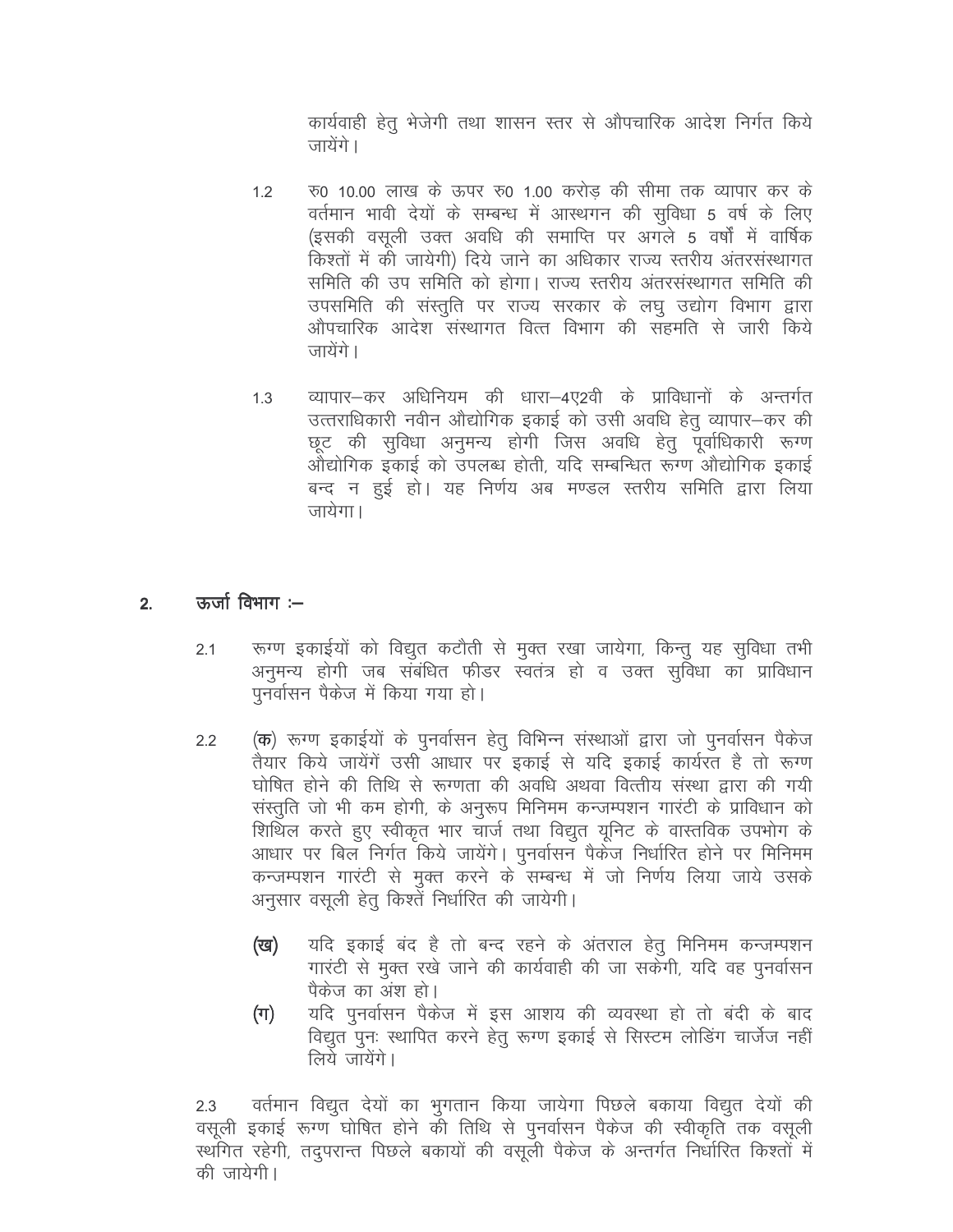इकाई के बंद होने पर रूग्ण घोषित होने की तिथि से पुनर्वासन पैकेज की  $2.4$ स्वीकृति तक इकाई पर कोई विद्युत सरचार्ज नहीं लगाया जायेगा।

पुनर्वासन हो जाने के पश्चात समस्त बकायों का समायोजन पुनवार्सन पैकेज के  $2.5$ अनुसार कर दिया जायेगा।

समिति को यह अधिकार होगा कि पुनर्वासन योग्य इकाई के प्रकरण पर इकाई के  $2.6$ रूग्ण होते ही उसका विद्युत संयोजन जोड दिया जाये और वास्तविक उपभोग के आधार पर इकाई बिल देना प्रारम्भ कर दे।

पुनर्वासन योग्य रूग्ण घोषित लघु औद्योगिक इकाई को आंशिक विद्युत भार  $2.7$ समर्पित किये जाने की सुविधा पर भी समिति निर्णय लेगी। समर्पण की सुविधा न्यूनतम एक वर्ष तथा अधिकतम 2 वर्ष तक के लिए होगी। इस अवधि में यदि उद्योग अपना समर्पित भार वापस प्राप्त करना चाहता है तो उस पर सिस्टम लोडिंग चार्जेज नहीं लगेंगे। 100 हॉर्स पावर तक के लघु उद्योगों को भार समर्पित करने की निःशल्क सविधा उस दशा में उपलब्ध करायी जायेगी यदि वे इलेक्ट्रानिक्स मीटर स्थापित करें। इन मीटरों का मूल्य उनके बिलों में समायोजित किया जायेगा।

#### श्रम विभाग $:=$  $3<sub>1</sub>$

इकाई की श्रमिक समस्याओं के संबंध में राज्य सरकार यथाआवश्यक सहायता प्रदान करते हुए श्रमिक समस्याओं के समाधान हेतू तथा श्रम अभिनवीकरण के कार्यक्रम के क्रियान्वयन हेतू सहयोग करेगी। इस पर निर्णय राज्य स्तरीय अंतरसंस्थागत समिति की उप समिति द्वारा लिया जायेगा ।

#### आबकारी विभाग :-- $\overline{4}$ .

बकाया आबकारी करों का आस्थगन 5 वर्ष के लिए किया जा सकेगा जिसकी वसूली पैकेज में उल्लिखित अवधि तक या 5 वर्ष जो भी पहले हो से की जायेगी। बकायों को माफ किये जाने के संबंध में निर्णय राज्य स्तरीय अंतरसंस्थागत समिति की उप समिति द्वारा लिया जायेगा।

#### भारतीय रिजर्व बैंक :--5.

भारतीय रिजर्व बैंक द्वारा रूग्ण लघु औद्योगिक इकाईयों के पुनर्वासन के संबंध में समय–समय पर जो सुविधायें बैकों /वित्तीय संस्थाओं के माध्यम से इस योजना के अन्तर्गत उपलब्ध करायी जायेंगी, वे पुनर्वासन की जाने वाली लघु औद्योगिक इकाईयों पर लागू होगी और यह सुविधा मण्डल स्तरीय तथा राज्य स्तरीय समिति द्वारा सम्बंधित बैंकों / वित्तीय संस्थाओं से उपलब्ध कराना सुनिश्चित किया जायेगा।

पुनर्वासन पैकेज में दी गयी सुविधायें केवल उन इकाईयों पर लागू होगी जिनके सम्बन्ध में पनर्वासन पैकेज संबंधित बैंकों / वित्तीय निगम / वित्तीय संस्थाओं द्वारा स्वीकार कर लिया गया हो। जिन मामलों में पुनर्वासन स्वीकृत नहीं किया जायेगा, ऐसी इकाईयों को शासन द्वारा दी जा रही अतिरिक्त पुनर्वासन पैकेज की सुविधायें अनुमन्य नहीं होगी और ऐसी इकाईयों से रूग्ण घोषित होने की तिथि से पैकेज अस्वीकत होने की तिथि अथवा 3 माह जो भी कम हो के दौरान प्राप्त की गयी सुविधाओं के सापेक्ष नियमानुसार संबंधित बैंक / वित्तीय संस्थाओं / विभाग / निगम द्वारा वसूली आदि की कार्यवाही की जायेगी। पुनर्वासन पैकेज 3 माह के अन्दर तैयार कर लिया जायेगा और चौथे माह से इसका कार्यान्वयन प्रारम्भ किया जायेगा।